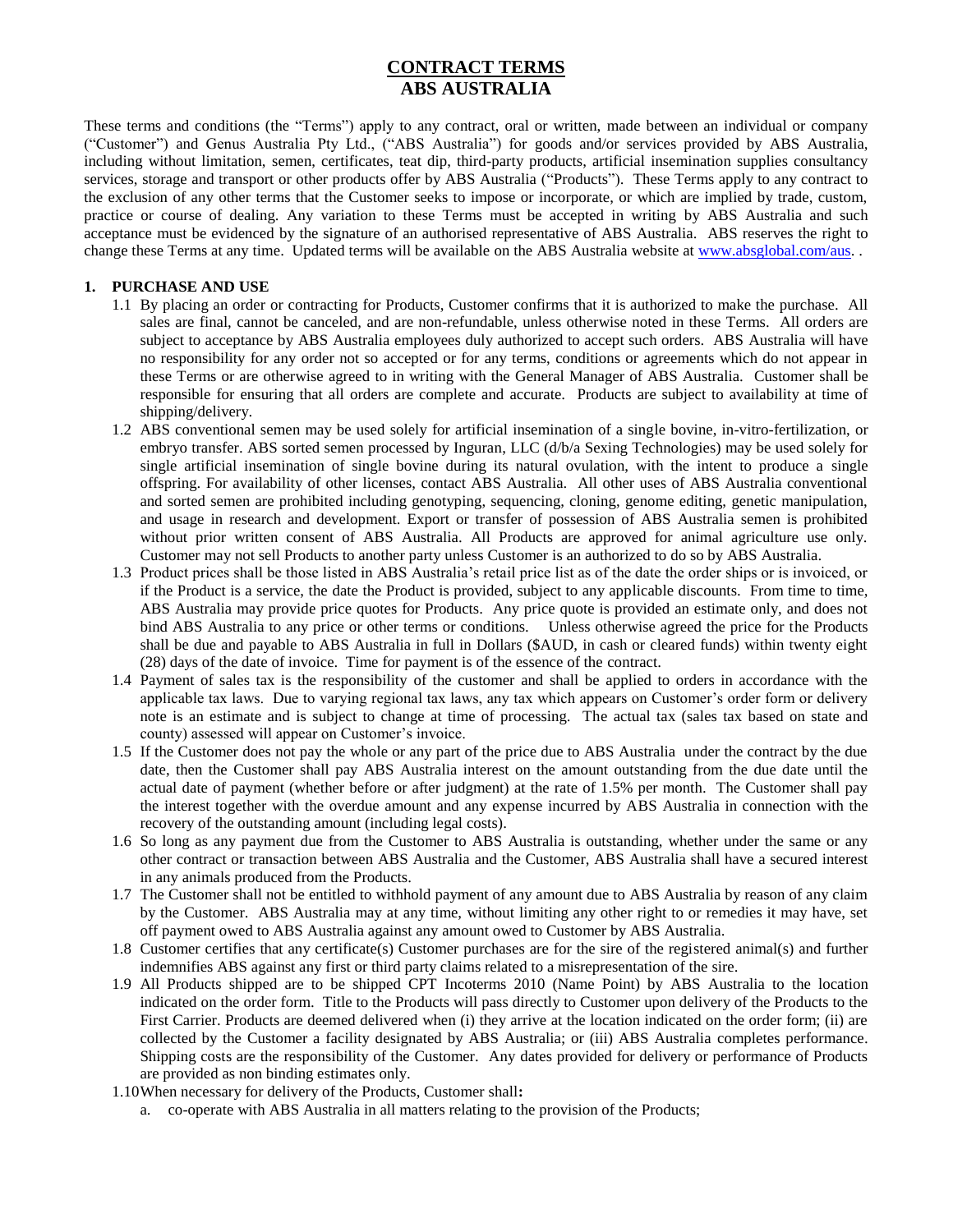- b. provide ABS Australia, its employees, agents, consultants and subcontractors, with access to the Customer's premises and other facilities as reasonably required by ABS Australia for provision of the Products;
- c. prepare the Customer's premises for the supply of the Products;
- d. obtain and maintain all necessary licenses, permissions and consents which may be required before the date on which the Products are to be delivered; and
- e. provide ABS Australia with such information and materials as ABS Australia may reasonably require in order to supply the Products and ensure that such information is accurate in all material respects.
- f. The Customer warrants, represents and undertakes to ABS Australia that the Customer will install, operate or otherwise use or store the Products strictly in accordance with the Recommendations for Use and with all relevant or applicable statutory or other regulations governing the installation, operation, use of storage of the Products.
- 1.11 LIQUID NITROGEN NOTICE It is Customer's responsibility to monitor Customer's liquid nitrogen storage tank levels and tank operation at all times. ABS, its employees, officers, directors, Independent Contractors, other contractors, or affiliates ("ABS Parties") shall not be responsible for any loss and incidental or consequential damages arising out contract, tort, or fiduciary duty by providing liquid nitrogen to Customer. To the extent allowable by law, all liability for the supply, maintenance, or servicing of liquid nitrogen storage tanks is expressly disclaimed by ABS Parties.

# **2. INDEPENDENT CONTRACTOR STATUS**

ABS authorized representatives, agents or distributors, (each referred to as "Independent Contractors") engaged by ABS to provide Products are not the agents, employees, or servants of ABS and are not authorized to contract for, or on behalf of, ABS. ABS assumes no responsibility or liability for the actions or work of its Independent Contractors, AND MAKES NO REPRESENTATION OR WARRANTY, EXPRESS OR IMPLIED, AND DISCLAIMS THE WARRANTY OF MERCHANTABILITY AND FITNESS FOR PURPOSE, with respect to any Products provided by Independent Contractors. ABS may bill on behalf of an Independent Contractor, however, no presumption shall arise that an agency or employment relationship exists between ABS and the Independent Contractor.

# **3. TRADEMARKS**

Trademarks, logos and service marks displayed on ABS materials, Products, websites, or elsewhere as authorized by ABS are registered and unregistered trademarks of ABS ("ABS Marks"). No license or right to use any ABS mark is granted by these Terms. Customer's use of ABS Marks, except as provided in these Terms, is strictly prohibited.

### **4. DATA & SOFTWARE**

- 4.1 Some ABS Products allow Customer (whether Customer is a customer or an Independent Contractor) to download ABS owned or licensed software ("Software") onto Customer's computer or device, which may update automatically. ABS grants Customer a limited, non-exclusive, nontransferable, revocable license to use the Software, solely to use Products. To the extent any component of the Software may be offered under a third-party sub-license, Customer must use that Software in compliance with the terms and policies of the third-party supplier, in addition to these Terms. Unless the following restrictions are prohibited by law, Customer agrees not to reverse engineer or decompile the Software or Products, attempt to do so, or assist anyone in doing so.
- 4.2 In order to provide some of ABS's Products, ABS employees or Independent Contractors may collect data and information from Customer's technology systems ("Data"). By permitting ABS employees or Independent Contractors to access Customer's Data, Customer grant ABS a non-exclusive, irrevocable, royalty-free, transferable, worldwide license to use the Data for ABS business and organizational purposes, subject to applicable privacy laws. ABS understands that maintaining anonymity of Customer's Data is important to Customer's business operations, and promises that it will not use Customer's Data in any way that discloses Customer's individual identifying data to the public. ABS acknowledges that Data collected from customer software is the sole property of the customer and no ownership interest in the Data shall transfer ABS pursuant to this license. Any data or reports produced by ABS using the Data in aggregate with other data or information is the sole property of ABS and the customer shall have no ownership rights in such data or reports.

# **5. PERSONAL PROPERTIES SECURITIES REGISTER (PPSR) AND CAVEATABLE INTEREST.**

5.1 The Customer and its guarantors agree to charge in favour of ABS Australia of all his/hers/their/its interests in freehold and leasehold property both current and later acquired as security for payment to ABS Australia of all monies payable by the Customer. The Customer and its guarantors irrevocably appoint ABS Australia as its attorney to do all things necessary to create and register each such charge. This charge: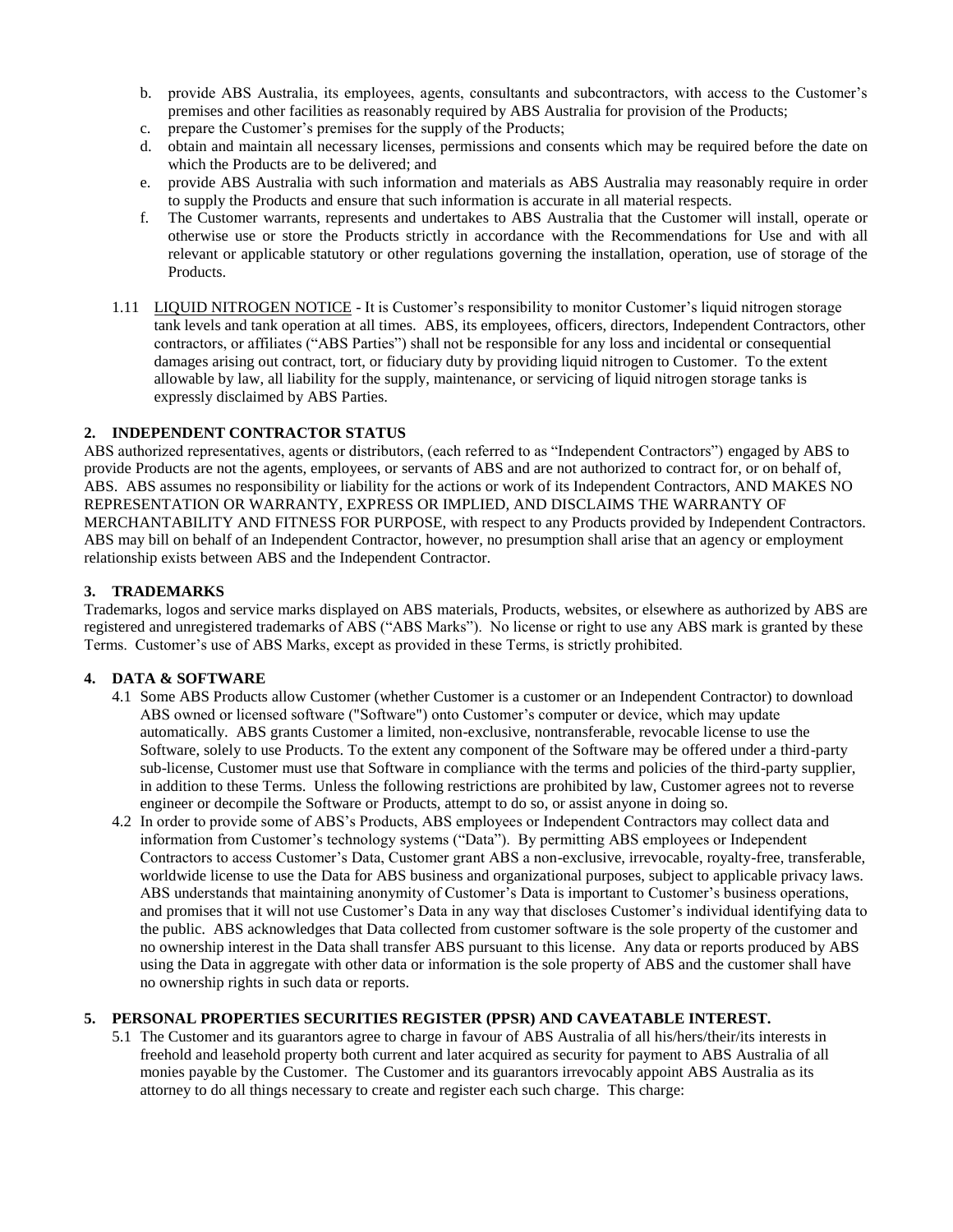- a. shall constitute a caveatable interest (in relation to any real property charged) and the Customer and its guarantors jointly and severally acknowledge that they will not object to ABS lodging a caveat; such caveat shall be released once all payments and other monetary obligations payable hereunder have been met;
- b. shall constitute a "security interest" (for the purposes of the *Personal Properties Securities Act* (PPSA)) in both the goods (including but not limited to livestock, semen, embryos and storage tanks) and any proceeds of sale of the goods or comingled goods until payment is made in full to ABS Australia in accordance with these Terms.
- 5.2 The Customer acknowledges that each security interest over the goods (or any proceeds of the goods or proceeds of comingled goods) arising under this Clause is a "purchase money security interest" (PMSI) under the PPSA to the extent that it secures payments owing in relation to particular goods. The security interests arising under this Clause attach to the goods when the Customer obtains possession of the goods.
- 5.3 The Customer agrees, at its cost in all things, to do anything (such as obtaining consents, signing and producing documents, getting documents completed and signed and supplying information) which ABS Australia asks and considers required for the purposes of:
	- a. ensuring that the security interest is enforceable, perfected and otherwise effective, including as a PMSI;
	- b. enabling ABS Australia to apply for any registration, complete any financing statement or give any notification, in connection with the security interest; or
	- c. enabling ABS Australia to exercise rights in connection with the security interest.
- 5.4 ABS Australia contracts out of all Sections listed in Section 115 of the PPSA to the fullest extent authorised under the said section.
- 5.5 Words used in this Agreement have the same meaning as defined in the PPSA.
- 5.6 The Customer acknowledges that the goods supplied may co-mingle with other goods owned by the Customer and the Customer acknowledges the rights of ABS Australia to claim a security interest in the co-mingled goods in accordance with Part 3.4 of the PPSA.
- 5.7 It is acknowledged by the Customer that by virtue of the co-mingling of goods, ABS Australia's charge extends specifically over all fertilised embryos, in utero calves and calves produced or harvested by the Applicant.
- 5.8 If the goods have been resold, or products manufactured using the goods have been sold by the Customer, then the Customer shall hold such part of the proceeds of any such sale as represents the invoice price of the goods sold or used in the manufacture of the goods sold on trust for ABS Australia and shall pay such amount to ABS Australia upon request.

### **6. WARRANTIES AND LIMITATIONS OF LIABILITY**

- 6.1 All conditions, warranties, representations and implied terms are hereby expressly excluded to the full extent permitted by law.
- 6.2 ABS Australia hereby excludes all consumer warranties in the Competition and Consumer Act 2010 (Cth) and any amendment thereof to the fullest extent permitted by law.
- 6.3 Any condition or warranty that cannot be lawfully excluded is limited to, at ABS Australia's option, the replacement or rectification of the goods or supply of equivalent goods or the cost of replacing or rectifying the goods or of acquiring equivalent goods.
- 6.4 ABS Australia hereby excludes all liability for negligence (including for death or serious injury) to the fullest extent permitted by law.
- 6.5 To the fullest extent permissible, ABS Australia shall not be liable in any way whatsoever for any loss of profit, loss of opportunity, loss of production (including production of crops), loss of business or analogous loss, any indirect, special or consequential loss including but not limited to any loss because of delay, defect, fault, failure, negligence or any act, matter or thing done or not done by ABS Australia.
- 6.6 The Customer acknowledges that ABS Australia has not made any representation, warranty or statement other than is recorded in this Agreement and that this Agreement represents the entire agreement as between the parties.
- 6.7 It is the responsibility of the Customer to verify that the Products received are in all respects in accordance with the Customer's order and the Customer shall examine them to determine that they are suitable for the intended use and free from any defects.
- 6.8 Any claim for incorrect supply of goods or for defective goods must be notified by the Customer to ABS Australia within 24 hours of receipt of the Products. If no such notification is given within the 24 hour period, then it shall be deemed that the Products have been accepted as being of merchantable quality and are free from defects and the Customer is hereby prevented from subsequently pleading otherwise.
- 6.9 The Customer warrants that it shall hold ABS Australia harmless for any indirect, special or consequential liabilities, losses, charges, damages, costs and expenses suffered by the customer howsoever caused including, but not limited to, pure economic loss, loss of anticipated profits, anticipated savings, goodwill, revenue, reputation, management time, business receipts or contracts or losses or expenses resulting from third party claim.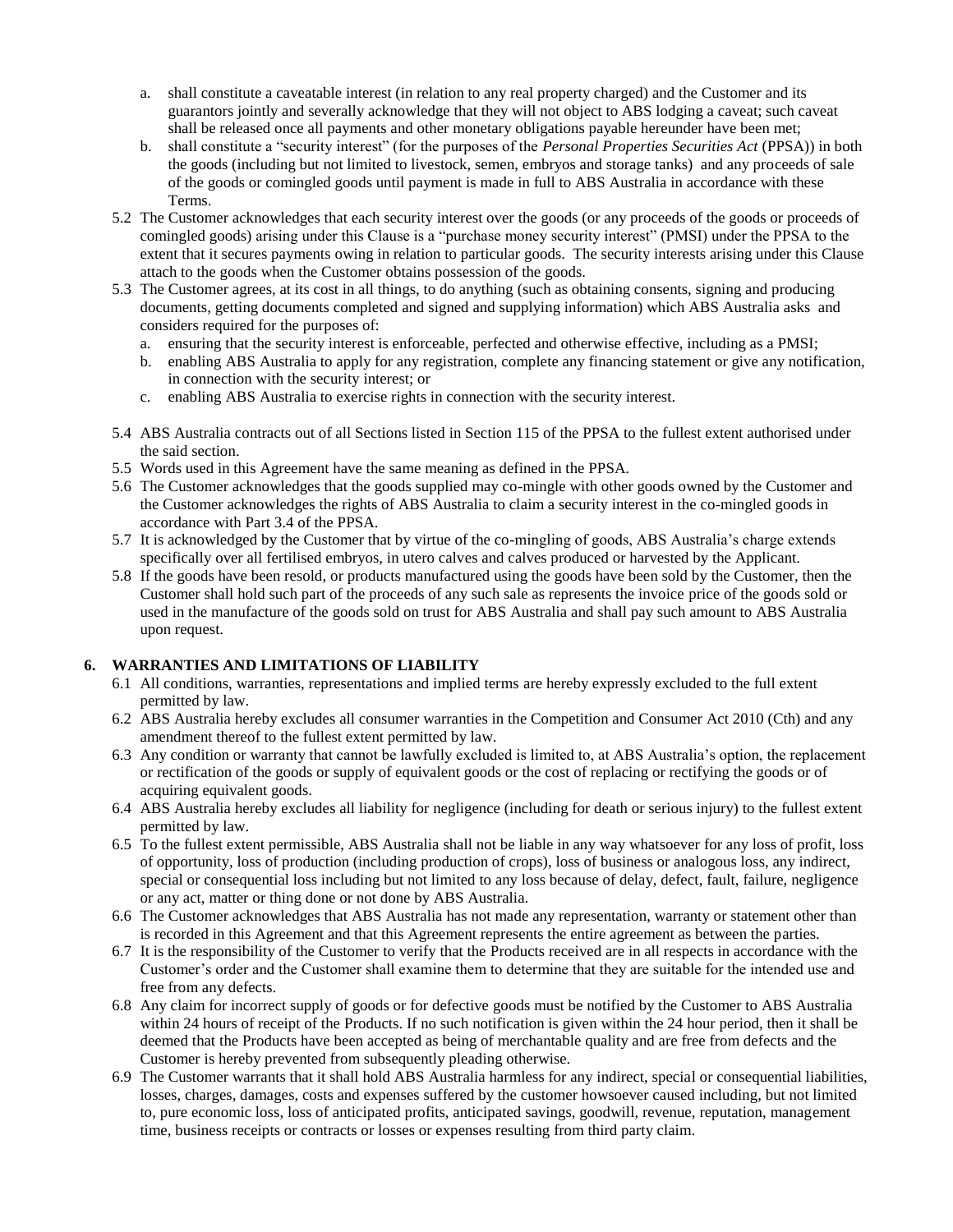# **7. THIRD PARTY LIABILITY**

- 7.1 ABS Australia is not liable for any loss, damage or liability of any kind suffered by any third party directly or indirectly caused by repairs or remedial work to the Products carried out without ABS Australia's prior written approval. The Customer shall indemnify ABS Australia against each loss, liability and cost arising out of such claims.
- 7.2 If at any time it is alleged that the Products infringe the rights of any third party or if in ABS Australia's reasonable opinion such an allegation is likely to be made, ABS Australia may at its option and at its own expense:
	- a. modify or replace the Products without detracting from the overall performance of the Products, so as to avoid the infringement;
	- b. procure for the Customer the right to continue to use the Products; or
	- c. repurchase the Products from the Customer at the price paid by the Customer less depreciation at the rate that ABS Australia applies to its own equipment.
	- d. The Customer shall notify ABS Australia immediately of any claim made or action brought or threatened alleging infringement of the rights of any third party. ABS Australia shall have control over and conduct any such proceedings in such manner as it shall determine. The Customer shall provide all such reasonable assistance as ABS Australia may request. The cost of any such proceedings shall be borne by such proportions as the parties shall determine.
	- e. If ABS Australia or its employees or agents design the Products pursuant to a commission from the Customer (whether in consideration of any order or otherwise) then any copyright or design or other Intellectual Property Rights, as applicable, created in relation to the Products shall vest in ABS Australia. The Customer agrees that it shall do any acts and execute any documentation required by ABS Australia to secure the proper vesting of title to such copyright or design rights in ABS Australia.

### **8. PRODUCT & SERVICE DESCRIPTION**

ABS attempts to be as accurate as possible in its Product and Service descriptions. However, ABS does not warrant that Product descriptions or other content of any ABS Product or Service are accurate, complete, reliable, current, or error-free. If a Product offered by ABS itself is not as described, Customer's sole remedy is to return it in unused condition and a credit will be issued to Customer's account.

### **9. INDEMNITY**

Customer hereby, jointly and severally, agrees to defend, indemnify, and hold harmless ABS Australia, its officers, parents, agents, employees, independent contractors, and affiliates from any all claims, losses, damages or expenses of whatever form or nature, including actual attorneys' fees and other costs of legal defense arising out of or related to (i) the breach of any representation, warranty or covenant made by Customer to an End-User not contained herein, (ii) the marketing or sale of the Products, in each case, by Customer (including the use of the Intellectual Property), (iii) negligence or other tortious conduct, (iv) representations or statements not specifically authorized by ABS Australia herein or otherwise in writing, (v) violation by Customer (or any of its directors, officers, employees or agents) of any applicable law, regulation or order, and (vi) claims by any of Customer's employees or agents; provided that such obligation to indemnify shall not exist insofar as such claims described above are related to or arise from ABS Australia's negligence, willful misconduct or breach of these Terms.

### **10. SUSPENSION AND TERMINATION.**

- 10.1If the Customer becomes subject to any of the events in Section 10(b) or ABS Australia has reason to believe that the Customer will become subject to any of them and notifies the Customer accordingly, then, without limiting any other right or remedy available to ABS Australia, ABS Australia may:
	- a. stop any Products in transit and suspend further deliveries; and/or
	- b. suspend work on the contract; and/or
	- c. hold by way of lien all materials or other property of the customer in the possession of ABS Australia in respect of work carried out or to be carried out by ABS Australia for the Customer or for the general balance of account for the time being owing to ABS Australia by the Customer; and/or
	- d. terminate the contract forthwith and if the Products or any part of them have been delivered and/or provided but not paid for, the price shall become immediately due and payable not withstanding any previous agreement or arrangement to the contrary but without prejudice to ABS Australia rights to any unpaid price for Products provided under the contract and to damages for loss (both direct, indirect and consequential) suffered in consequence of such termination.

10.2For the purposes of Section  $10(a)$ , the relevant events are: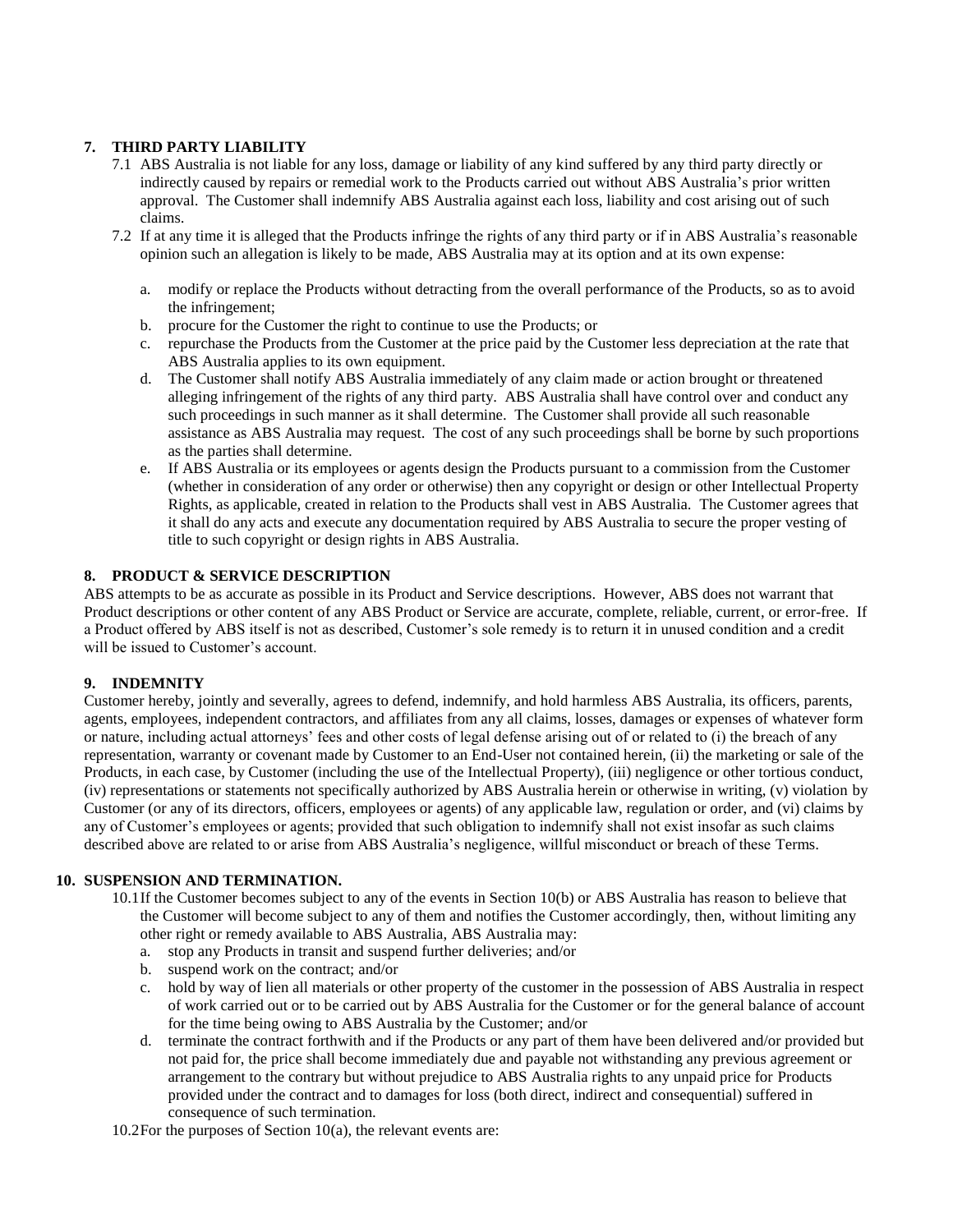- a. the Customer fails to give delivery instructions or take delivery of the Products or make any payment when it becomes due (either under the contract or under any other contract or transaction between ABS Australia and the Customer) or commits any other breach of the contract and fails to remedy the same within seven (7) days of receiving ABS Australia's request in Writing so to do, or shall act in such a way as to impede or interfere with ABS Australia's performance of the contract;
- b. the Customer suspends, or threatens to suspend, payment of its debts, or is unable to pay its debts as they fall due or admits inability to pay its debts, or (being a company) is deemed unable to pay its debts or (being an individual) is deemed either unable to pay its debts or as having no reasonable prospect of so doing, in either case or (being a partnership) has any partner to whom any of the foregoing apply;
- c. the Customer commences negotiations with all or any class of its creditors with a view to rescheduling any of its debts, or makes a proposal for or enters into any compromise or arrangement with its creditors other than (where the Customer is a company) where these events take place for the sole purpose of a scheme for a solvent amalgamation of the Customer with one or more other companies or the solvent reconstruction of the Customer;
- d. (being a company) a petition is filed, a notice is given, a resolution is passed, or an order is made, for or in connection with the winding up of the Customer, other than for the sole purpose of a scheme for a solvent amalgamation of the Customer with one or more other companies or the solvent reconstruction of the Customer;
- e. (being an individual) the Customer is the subject of a bankruptcy petition or order;
- f. a creditor or encumbrancer of the Customer attaches or takes possession of, or a distress, execution, sequestration or other such process is levied or enforced on or sued against, the whole or any part of its assets and such attachment or process is not discharged within fourteen (14) days;
- g. (being a company) an application is made to court, or an order is made, for the appointment of an administrator or if a notice of intention to appoint an administrator is given or if an administrator is appointed over the Customer;
- h. (being a company) a floating charge holder over the Customer's assets has become entitled to appoint or has appointed an administrative receiver;
- i. a person becomes entitled to appoint a receiver over the Customer's assets or a receiver is appointed over the Customer's assets;
- j. any event occurs, or proceeding is taken, with respect to the Customer in any jurisdiction to which it is subject that has an effect equivalent or similar to any of the events mentioned in Conditions 6(b)(ii) to( ix) (inclusive);
- k. the Customer suspends, threatens to suspend, ceases or threatens to cease to carry on all or substantially the whole of its business;
- l. the Customer's financial position deteriorates to such an extent that in ABS Australia's opinion the Customer's capability to adequately fulfill its obligations under the contract has been placed in jeopardy; and
- m. (being an individual) the Customer dies or, by reason of illness or incapacity (whether mental or physical), is incapable of managing his or her own affairs or becomes a patient under any mental health legislation.
- 10.3Any termination or suspension of a contract in accordance with these Conditions shall not relieve the Customer of the obligation to pay to ABS Australia all charges accrued under the relevant contract in respect of the Products provided prior to the date of termination or suspension (as applicable).
- 10.4ABS Australia shall within fourteen (14) days after the date of termination refund to the Customer any payment made by the Customer under the contract representing a prepayment for the Products not yet delivered prior to the date of termination but after deduction of any amount owed to ABS Australia by the Customer whether or not under the contract.
- 10.5In the event of ABS Australia being prevented from completing the contract either wholly or in part in accordance with the terms thereof by a Force Majeure Event then further performance of the contract shall be suspended for the period during which ABS Australia is so prevented provided that in the event of the contract being suspended for a continuous period of more than three months then either party may give the other notice in Writing to terminate the contract forthwith and in such circumstances the Customer shall pay for all Products provided to the date of such termination, such payments to be made on or before the last day of the month following the month during which termination was effected. ABS Australia shall be under no liability whatsoever to the Customer for any direct, indirect or consequential loss or damage suffered by the Customer as a result of ABS Australia's inability to perform its obligations under the contract in these circumstances.
- 10.6If ABS Australia shall be prevented from delivering Products in accordance with the contract as a result of (i) delay or default on the part of the Customer; or (ii) any other reason beyond ABS Australia's reasonable control, and the contract is not terminated in accordance with the other provisions of this Section 6 ABS Australia shall be entitled to reschedule the date or dates for such delivery of the Products to such time or times as it shall reasonably require taking into account its commitments to third parties. In the event of (i) above ABS Australia shall also be entitled to be paid storage charges for the relevant Products (and such Products shall be at the sole risk of the Customer) and to make a reasonable charge in respect of the ABS Australia representative's visit to the Customer's premises when provision of the relevant Products was so prevented.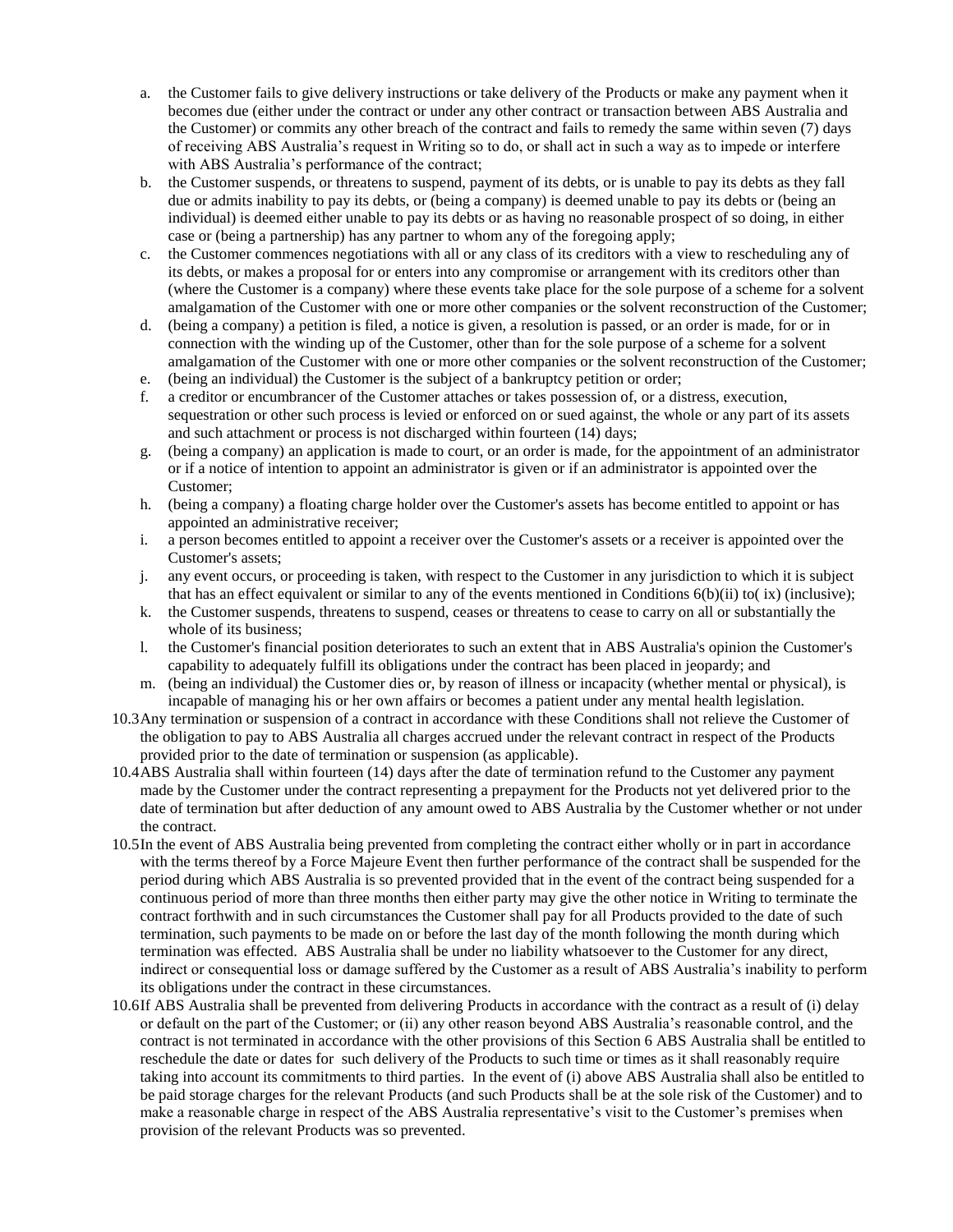10.7Termination of the contract, howsoever arising, shall be without prejudice to the accrued rights and liabilities of the parties and shall not affect any continuing obligations of the parties under these Conditions. Conditions which expressly or by implication survive termination of the contract shall continue in full force and effect.

### **11. CONFIDENTIALITY**

- 11.1Customer acknowledges Customer may acquire information that is confidential to ABS Australia, whether or not reduced to writing, such as price lists, sales and technical bulletins, offers, or any other information relating to the business of ABS Australia that is divulged to that is not generally known outside ABS Australia. Customer acknowledges that this information is treated as confidential by ABS Australia, that ABS Australia takes meaningful steps to protect the confidentiality of this information, and that ABS Australia has at all times directed Customer to maintain the confidentiality of this information. Customer agrees that it will notfor a period of one (1) years, disclose any Confidential Information of ABS Australia received or learned by Customer.
- 11.2ABS Australia shall, to the extent that it processes any personal data in connection with the Customer, (i) act only on instructions from the Customer in relation to its processing of the Personal Data; (ii) implement and maintain appropriate technical and organizational measures to ensure that the Personal Data is kept secure, together with appropriate technical and organizational measures to protect the Personal Data against unauthorized or unlawful processing, accidental loss or destruction or damage; and (iii) use and retain personal data only for the purposes of fulfilling its obligations under the contract.

# **12. COLLECTION, USE AND DISCLOSURE OF PERSONAL INFORMATION**

- 12.1 The Customer warrants that the information provided in or as required by these Terms and any relevant contract is accurate, complete and presents a true and fair view in all material respects.
- 12.2 The Customer certifies that the Customer is authorised to:
	- a. make this application;
		- b. provide the requested information;
	- c. agree to these Terms of sale; and
	- d. undertake to supply further details as required by ABS Australia in establishing the Customer's credentials.
- 12.3 ABS has a privacy policy which can be accessed via its website www.abs.com.
- 12.4 The policy contains information on how the customer may access the personal information held by ABS, how they can seek to correct the information, how to make a complaint about a breach of the Australian Privacy Laws and how ABS will deal with such a complaint.
- 12.5 Collection of information
	- a. The Customer agrees that ABS may collect personal information if it is reasonably necessary for its business practices.
	- b. If ABS is unable to collect certain information from the individual this may effect the customer's ability to contract with ABS.
	- c. The Customer agrees that ABS Australia may obtain information about the Customer's commercial activities or commercial credit worthiness from any business which provides information about the commercial credit worthiness of persons, for the purpose of assessing whether or not to extend credit to the Customer and for the purpose of assisting in the collection of overdue payments.
- 12.6 Exchange of information
	- a. The Customer agrees that ABS Australia may exchange information (including a credit report) relating to the Customer's credit worthiness with other credit providers:
	- b. to assess an application by the Customer for credit;
	- c. to notify other credit providers of a default by the Customer;
	- d. to exchange information with other credit providers as to the status of the Customer's credit arrangements where the Customer and/or Guarantor is in default with other credit providers; and
	- e. to assess the Customer's credit worthiness.
	- f. The Customer understands that the information exchanged can include anything about the Customer's credit worthiness, credit standing, credit history or credit capacity that credit providers are allowed to exchange under the Privacy Act 1988 (Cth) or any amendment thereof.
- 12.7 This information obtained, used and or disclosed by ABS may include:
	- a. the Customer's identity particulars;
	- b. the fact that the Customer has applied for credit and the amount;
	- c. the fact that ABS Australia is a current credit provider to the Customer;
	- d. payments which are overdue by more than 60 days, and for which debt collection action has started;
	- e. advice that the Customer's payments are no longer overdue in respect of any default that has been listed;
	- f. information that, in the opinion of ABS Australia, suggests that the Customer has committed a serious credit infringement (that is, acted fraudulently or shown an intention not to comply with the Customer's credit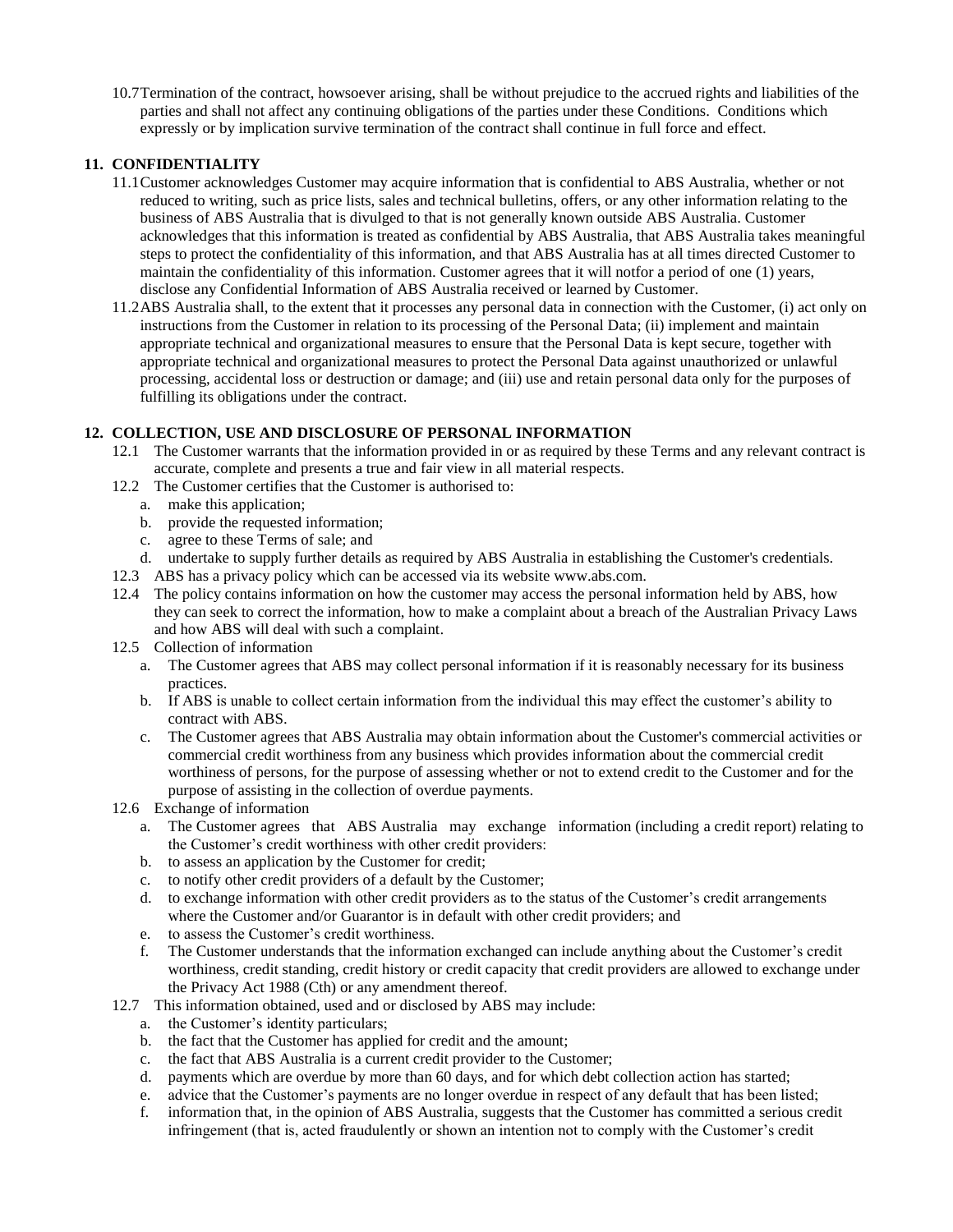obligations);

- g. cheques drawn by the Customer for \$100 or more which have been dishonoured more than once; and
- h. any other information permitted to be included in a credit information file under the Privacy Act 1988 (Cth).
- 12.8 Credit Information and Credit Reports
	- a. The ABS website contains information about credit reporting, including the credit reporting bodies that ABS is likely to disclose information to.
	- b. A statement of 'notifiable matters' are contained on the ABS website. Key issues contained in the statement of 'notifiable matters' are:
		- (i) what the credit reporting body may do with the information that ABS supplies;
		- (ii) the consequences of the Customer failing to meet its repayment obligations or commits a serious credit infringement;
- 12.9 Customers' rights.
	- a. The Customer may request a copy of the statement of notifiable matters in an alternative form, such as a hard copy.
	- b. The Customer agrees that ABS Australia may obtain a consumer credit report containing information about the Customer from a credit reporting agency for the purpose of:
		- (i) assessing any application made by the Customer for commercial credit from time to time; or
		- (ii) collecting overdue payments from the Customer.
- 12.10 Information relating to credit reporting can be accessed on ABS' website. Key information contained on the website includes, but is not limited to:
	- a. names of credit reporting bodies that ABS deals with;
	- b. consequences if the customer fails to meet repayment obligations;
	- c. the rights of the customer to access, correct or complain about information held by ABS;
	- d. the customer may request a copy of the credit policy in n alternative form, such as a hard copy.
- 12.11 Guarantors
	- a. The Customer agrees that ABS Australia may give to a person or corporation who is currently a Guarantor, or whom the Customer has indicated is considering becoming a guarantor, a credit report containing information about the Customer for the purpose of that person or corporation deciding whether to act as a guarantor, or in the case of a current Guarantor to keep that person or corporation informed about the guarantee. The Customer understands that the information disclosed can include anything about the Customer's credit worthiness, credit standing, credit history or credit capacity that credit providers are allowed to disclose under the Privacy Act 1988 (Cth), and includes a credit report.

### **13. GENERAL PROVISIONS**

- 13.1 Genus Anti-Corruption and Bribery Policy. ABS Australia (through its parent company Genus Plc) maintains an Anti-Corruption and Bribery Policy to ensure all business is conducted in an honest and ethical manner. ABS Australia takes a zero-tolerance approach to bribery and corruption and is committed to acting professionally, fairly and with integrity in all our business dealings and relationships wherever we operate. ABS Australia is proactive in implementing and enforcing effective systems to counter bribery and will uphold all laws relevant to countering bribery and corruption in all the jurisdictions in which we operate. Customer agrees to hold itself, including its officers, directors, employees, agents, affiliates, assigns, predecessors, successors, anyone claiming under it, and any third-party contractors performing business on behalf of Customer in conjunction with ABS Australia Products, accountable to the ABS Australia/Genus Anti-Corruption and Bribery Policy. A copy of the ABS Australia/Genus Anti Corruption and Bribery Policy will be made available to Customer at Customer's request.
- 13.2Entire Agreement; Governing Law. This Agreement, including the Schedules hereto, represents the entire agreement between the parties on the subject matter hereof and supersedes all prior discussions, agreements and understandings of every kind and nature between them. No amendment, modification or other change of these Terms will be effective unless in writing and signed by both parties. This Agreement shall be construed, enforced and performed in accordance with the laws of Victoria.
- 13.3Notices. All notices under these Terms shall be in the English language and shall be in writing and addressed to that other party at its registered office or principal place of business.
- 13.4Force Majeure. Except to the extent as provided in section 6(f), neither party shall be in default hereunder by reason of any failure or delay in the performance of any obligation under these Terms where such failure or delay arises out of any cause beyond the reasonable control and without the fault of negligence of such party.
- 13.5Non-assignment; Severability. This Agreement shall be binding upon and inure to the benefit of the successors and assigns of ABS Australia, and may be assigned by ABS Australia, provided that written notice of such assignment is given to Customer. Customer shall not sell, assign, delegate or otherwise transfer these Terms or any of its rights or obligations hereunder (by merger, operation of law, or otherwise) without the prior written consent of ABS Australia, except that the Customer shall be entitled to sell, assign, delegate or otherwise transfer these Terms to an